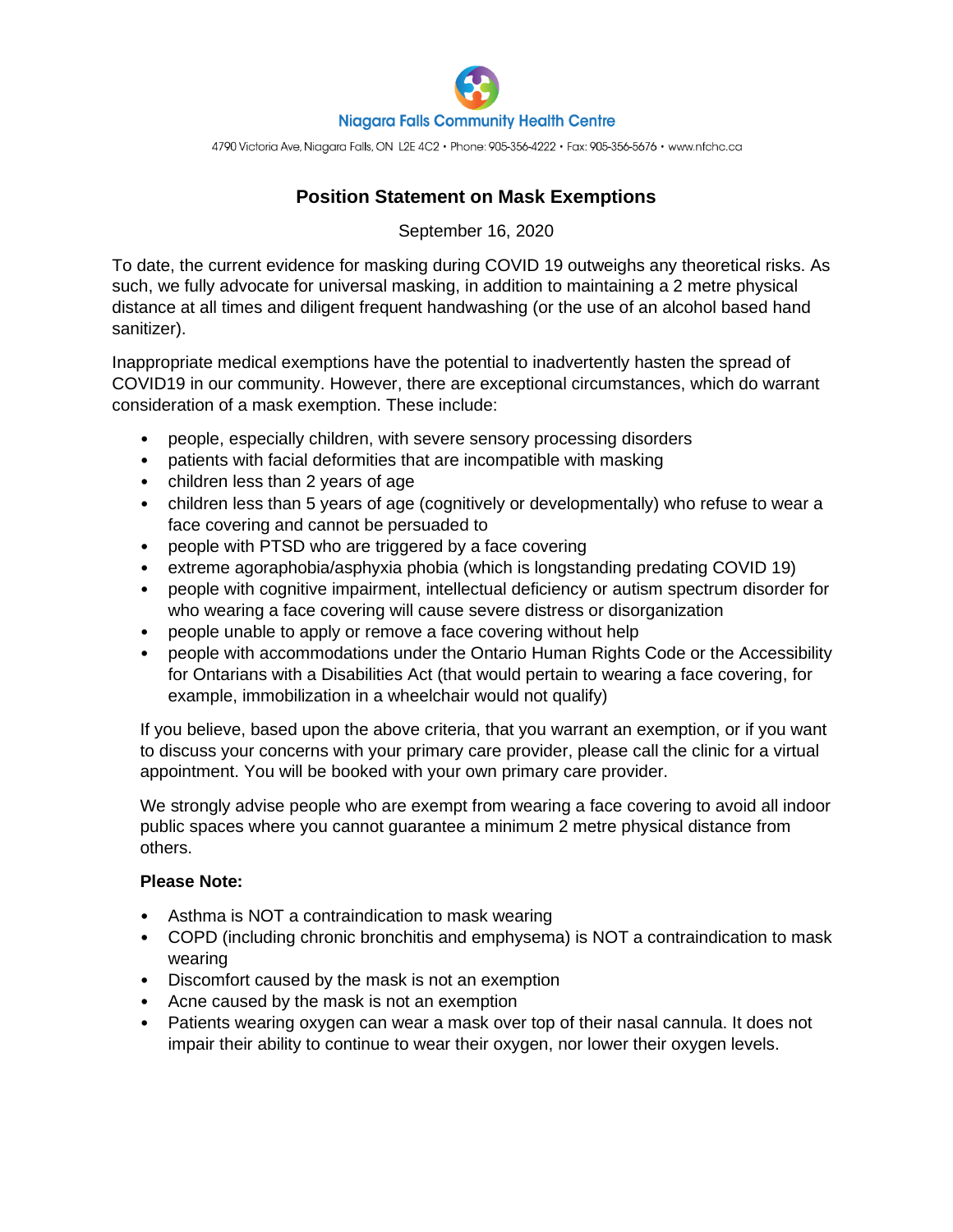Masks with exhalation valves should NOT be used because they allow infectious respiratory droplets to spread outside the mask and thus do not protect others from COVID-19 and do not limit the spread of the virus. As such, patients presenting to our clinic with masks with exhalation valves will not be permitted in without changing their mask to a face covering without exhalation valves.



## **Patients With Respiratory Illnesses Such as Asthma and COPD:**

"There is NO evidence that wearing a face mask will exacerbate an underlying lung condition" (The Canadian Thoracic Society. Note: the professional society that provides asthma and COPD guidelines for physicians and patients). Individuals with chronic pulmonary illnesses such as asthma and COPD are at higher risk for severe disease from COVID-19. Having a chronic breathing problem is a compelling reason to wear a mask, rather than be exempt from wearing one. As such, we will not be providing exemptions to patients with chronic lung disease.

## **Exhalation Valve Face Masks and the Feelings of Anxiety or Difficulty Breathing with a Facemask:**

Wearing a face mask may create feelings of anxiety and panic (including shortness of breath, which is a symptom of anxiety). If you cannot tolerate wearing a facemask due to these symptoms, it is advised that you:

- try different mask formats and materials to find one you feel is more tolerable,
- try using the mask for short periods of time around home, slowly increasing the duration of wear at home until you can tolerate its use,
- call and make an appointment with one of our counsellors who are experienced in working with patients with phobias and anxiety,
- see any counsellor for support, tips, advice, desensitization, and Cognitive Behavioural Therapy, and
- if all else fails, avoid public indoor spaces and any circumstances in which physical distancing is not possible.